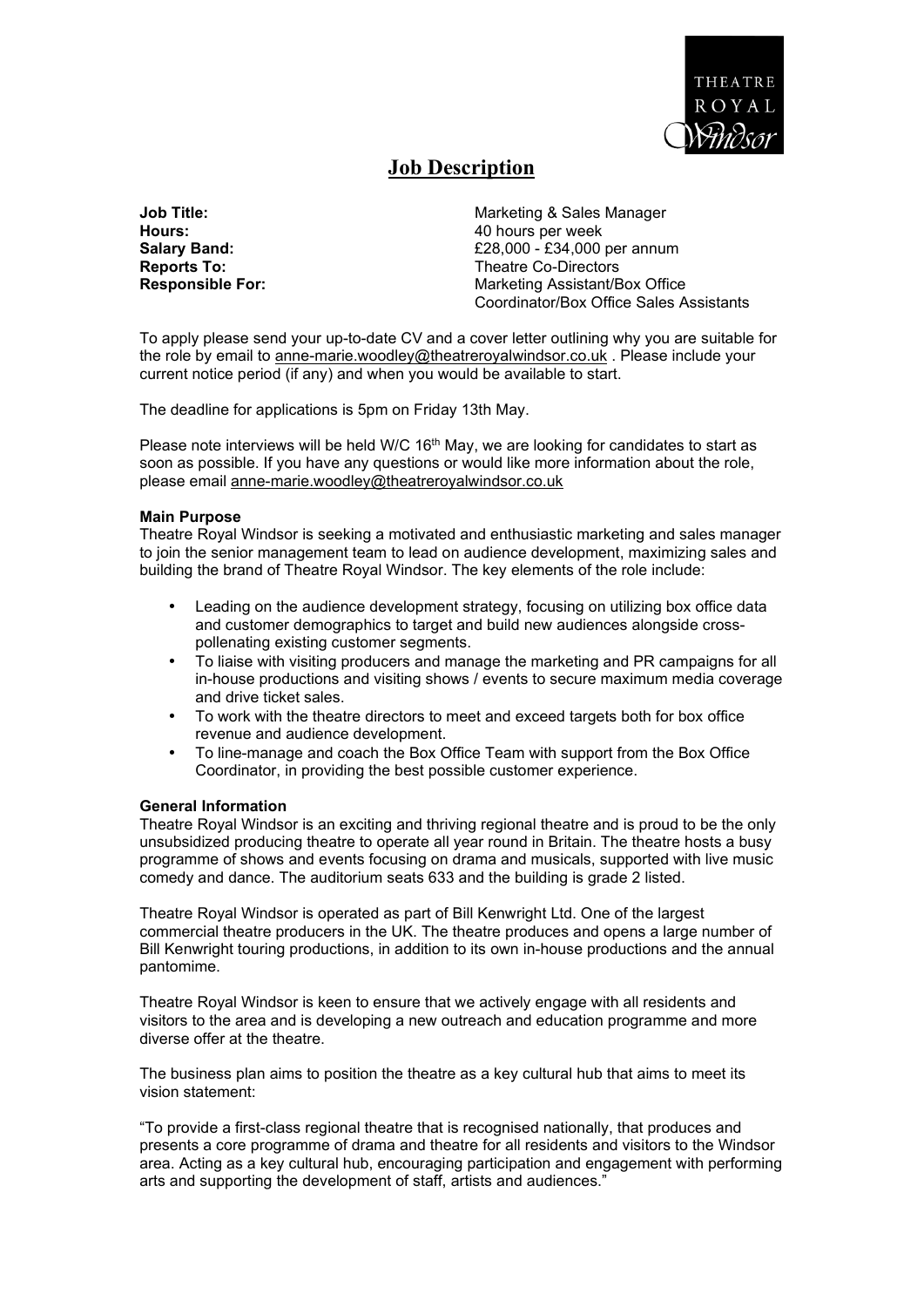

#### **Responsibilities Include:**

- 1. Working alongside the other senior managers to promote and implement an exceptional customer service experience and to execute approaches to maximize audience cross-pollination.
- 2. Developing a strong working relationship with all other departments and senior managers, supporting events, projects and programmes in other departments and as a senior manager, contributing to the delivery and implementation of the business plan.
- 3. To manage and lead on the implementation and development of suitable audience feedback channels (including surveys, focus groups etc).
- 4. Manage and promote the Theatre Membership scheme alongside the Development Manager and other Loyalty schemes to increase engagement and loyalty to the theatre.
- 5. Lead on the creation and implementation of a robust audience development strategy built upon data analysis from both Spektrix and wider local area information with support from the Box office coordinator.
- 6. Champion awareness within the team of our successes, awards, reviews and PR coverage to ensure all departments (especially customer-facing) are fully informed.
- 7. Work closely with the head office communications and marketing team to ensure a cohesive and effective working relationship.
- 8. Line manage the marketing and Box Office & Sales departments, coaching and developing staff skills and experience, ensuring an innovative and 'can do' work culture, as well as carrying out 6 monthly 1-1 appraisals with the Sales & Marketing teams and signing off staff rotas and payroll completed by The Box Office Coordinator.
- 9. Maintain and monitor analysis of current and historic sales performance. Analyse and monitor the return on investment of key regular marketing activity including seasonal brochures, external advertising, e-shots and direct mails etc.
- 10. Liaising with visiting producers and promoters to create and manage marketing campaigns which are tailored to each production and its target audiences.
- 11. Undertake monthly budget and performance reporting ensuring accurate and suitable budget monitoring at all times.
- 12. Leading on the creation and primary activity on all marketing and PR channels, including outdoor and print, tabloid, radio, TV, Social Media and digital channels. This will include acting as the key organizational contact for all media and PR enquiries (or working alongside external support organisations when engaged on projects).
- 13. Work alongside the theatre directors to engage and build relationships with corporate sponsors and local groups, businesses and collaborators.
- 14. Work with the senior management team to promote and drive ancillary sales, packages, offers and deals to increase secondary spend and build awareness of other secondary theatre activities.
- 15. Manage and archive all photographic content and artwork, contributing towards the significant theatre archive.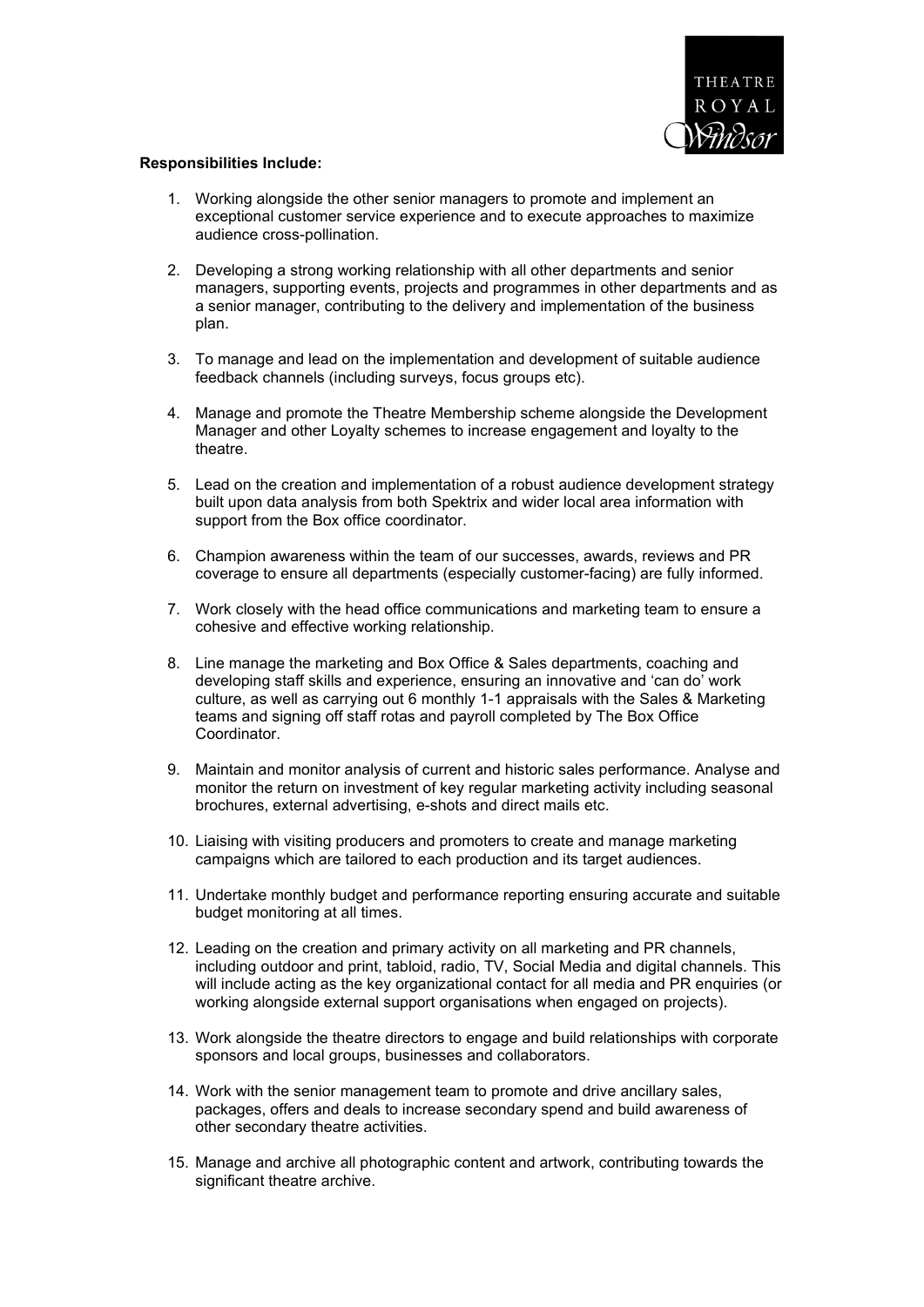

- 16. To be responsible for the creation and production of the venues regular season brochures alongside The Theatre Directors including leading on the design brief, sign-off, printing and distribution.
- 17. Ensure timely distribution of all print media, both within the building and externally, to ensure regular and smooth changing of posters, adverts, exit flyers, ticket inserts etc, utilizing Box Office & Sales Staff where possible.
- 18. Preparation of weekly information for management meetings as needed.
- 19. Lead on the refurbishment, maintenance and upkeep of the website and all online presence held by TRW.
- 20. Any other duties appropriate to the post and under the Equalities Act with due consideration to any employees with a "protected characteristic" and within the framework of equal opportunities.
- 21. As a direct manager you will ensure that all hazards are identified and managed to an acceptable level, ensuring all relevant documentation is also completed. You will also demonstrate you are committed to Health & Safety by leading by example.
- 22. Lead on creating a culture of pride in the workplace by ensuring clean and wellpresented public and office spaces within the building at all times.

## **PERSON SPECIFICATION**

| <b>Position Title:</b> | Marketing & Sales Manager   Date Prepared: | 27/04/22 |
|------------------------|--------------------------------------------|----------|
| Department:            | <b>Marketing</b>                           |          |
|                        |                                            |          |

|                | <b>REQUIREMENTS</b>                                                                                                                                                                                       | Essentia | <b>Desirable</b> | Assessed |
|----------------|-----------------------------------------------------------------------------------------------------------------------------------------------------------------------------------------------------------|----------|------------------|----------|
| $\mathbf{1}$ . | <b>EXPERIENCE AND KNOWLEDGE</b>                                                                                                                                                                           |          |                  |          |
| 1.1            | Demonstrable experience of working in a marketing manager or marketing<br>officer position in a regional theatre of live performance venue including the<br>management and appraisals of reporting staff. |          |                  | AF/      |
| 1.2            | Experience of successfully managing/supervising a delivery of large-scale<br>marketing & promotional campaigns and budgets for theatre productions                                                        |          |                  | AF/      |
| 1.3            | Up to date knowledge of box office and CRM systems. (e.g. Spektrix)                                                                                                                                       | ✓        |                  | AF/      |
| 1.4            | Well-developed knowledge of brochure design and distribution campaigns.                                                                                                                                   | ✓        |                  | AF/      |
| 1.5            | Experience of liaison and relationship management with press and public<br>relation activities                                                                                                            | ✓        |                  | AF/      |
| 1.6            | Experience of delivering sales campaigns and managing staff                                                                                                                                               | ✓        |                  | AF/      |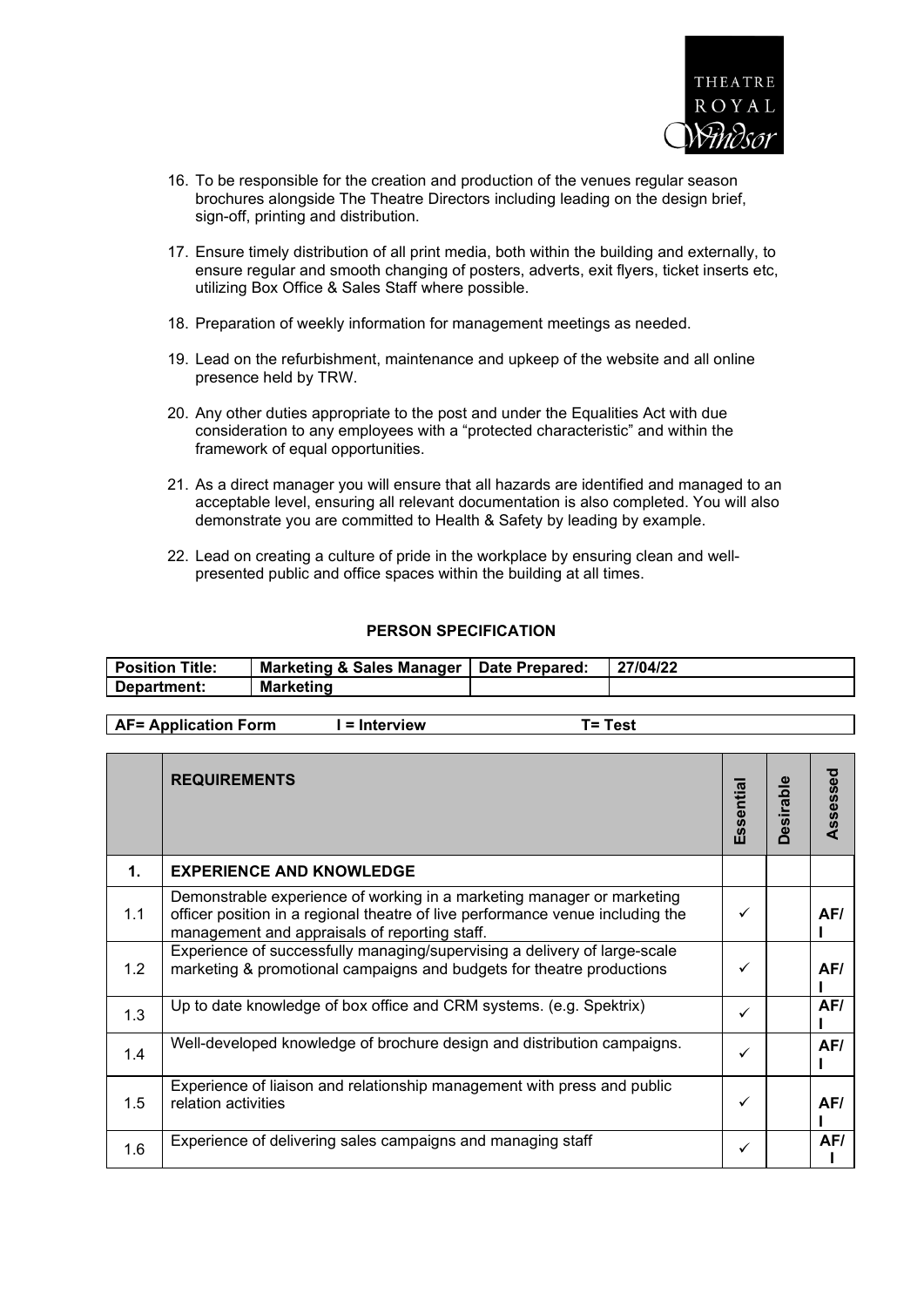

|      | <b>REQUIREMENTS</b>                                                                                                                                                                                                                                                                                                                                                                                                                                                                          | Essential    | <b>Desirable</b> | Assessed   |
|------|----------------------------------------------------------------------------------------------------------------------------------------------------------------------------------------------------------------------------------------------------------------------------------------------------------------------------------------------------------------------------------------------------------------------------------------------------------------------------------------------|--------------|------------------|------------|
| 1.7  | Working knowledge of Adobe Photoshop or similar graphic design software.                                                                                                                                                                                                                                                                                                                                                                                                                     |              | $\checkmark$     | AF/<br>T/I |
| 1.8  | Strong understanding of online and digital channels, social media campaigns<br>and conversion / ROI tracking                                                                                                                                                                                                                                                                                                                                                                                 |              | $\checkmark$     | AF/<br>T/I |
| 1.9  | Experience of leading and implementing audience development strategies.                                                                                                                                                                                                                                                                                                                                                                                                                      |              | $\checkmark$     | AF/<br>T/I |
| 1.10 | Excellent tact and skill in dealing with suppliers and external companies with<br>experience of handling complaints and enquiries.                                                                                                                                                                                                                                                                                                                                                           | $\checkmark$ |                  | AF/<br>T/I |
| 1.11 | Experience of general administration duties in an office environment                                                                                                                                                                                                                                                                                                                                                                                                                         | $\checkmark$ |                  | L          |
| 1.12 | Demonstrable experience of budgeting and cost analysis                                                                                                                                                                                                                                                                                                                                                                                                                                       | ✓            |                  | AF/<br>T/I |
| 1.13 | The ability to multi task in a busy environment and excellent Microsoft office<br>skills                                                                                                                                                                                                                                                                                                                                                                                                     | ✓            |                  | AF/<br>T/I |
| 1.14 | Experience of liaison and relationship management with external producers,<br>marketing and PR companies                                                                                                                                                                                                                                                                                                                                                                                     | ✓            |                  | AF/        |
| 2.   | <b>COMPETENCIES</b>                                                                                                                                                                                                                                                                                                                                                                                                                                                                          |              |                  |            |
| 2.1  | <b>LEADING AND SUPERVISING</b><br>a. Provides others with a clear direction<br>b. Sets appropriate standards of behaviour<br>c. Delegates work appropriately and fairly<br>d. Motivates and empowers others<br>e. Provides staff with development opportunities and coaching<br>f. Recruits staff of a high calibre                                                                                                                                                                          | ✓            |                  | AF/<br>T/I |
| 2.2  | <b>WORKING WITH PEOPLE</b><br>a. Demonstrates an interest in and understanding of others<br>b. Adapts to the team and builds team spirit<br>c. Recognises and rewards the contribution of others<br>d. Listens, consults others and communicates proactively<br>e. Supports and cares for others<br>f. Develops and openly communicates self-insight such as an awareness of<br>own strengths and weaknesses<br><b>RELATING AND NETWORKING</b>                                               | ✓            |                  | AF/<br>T/I |
| 2.3  | a. Establishes good relationships with customers and staff<br>b. Builds wide and effective networks of contacts inside and outside the<br>organisation<br>c. Relates well to people at all levels<br>d. Manages conflict<br>e. Uses humour appropriately to enhance relationships with others                                                                                                                                                                                                | $\checkmark$ |                  | AF/<br>T/I |
| 2.4  | <b>ANALYSING</b><br>a. Analyses numerical data, verbal data and all other sources of<br>information<br>b. Breaks information into component parts, patterns and relationships<br>c. Probes for further information or greater understanding of a problem<br>d. Makes rational judgements from the available information and analysis<br>e. Produces workable solutions to a range of problems<br>f. Demonstrates an understanding of how one issue may be a part of a<br>much larger system. | ✓            |                  | AF/<br>T/I |